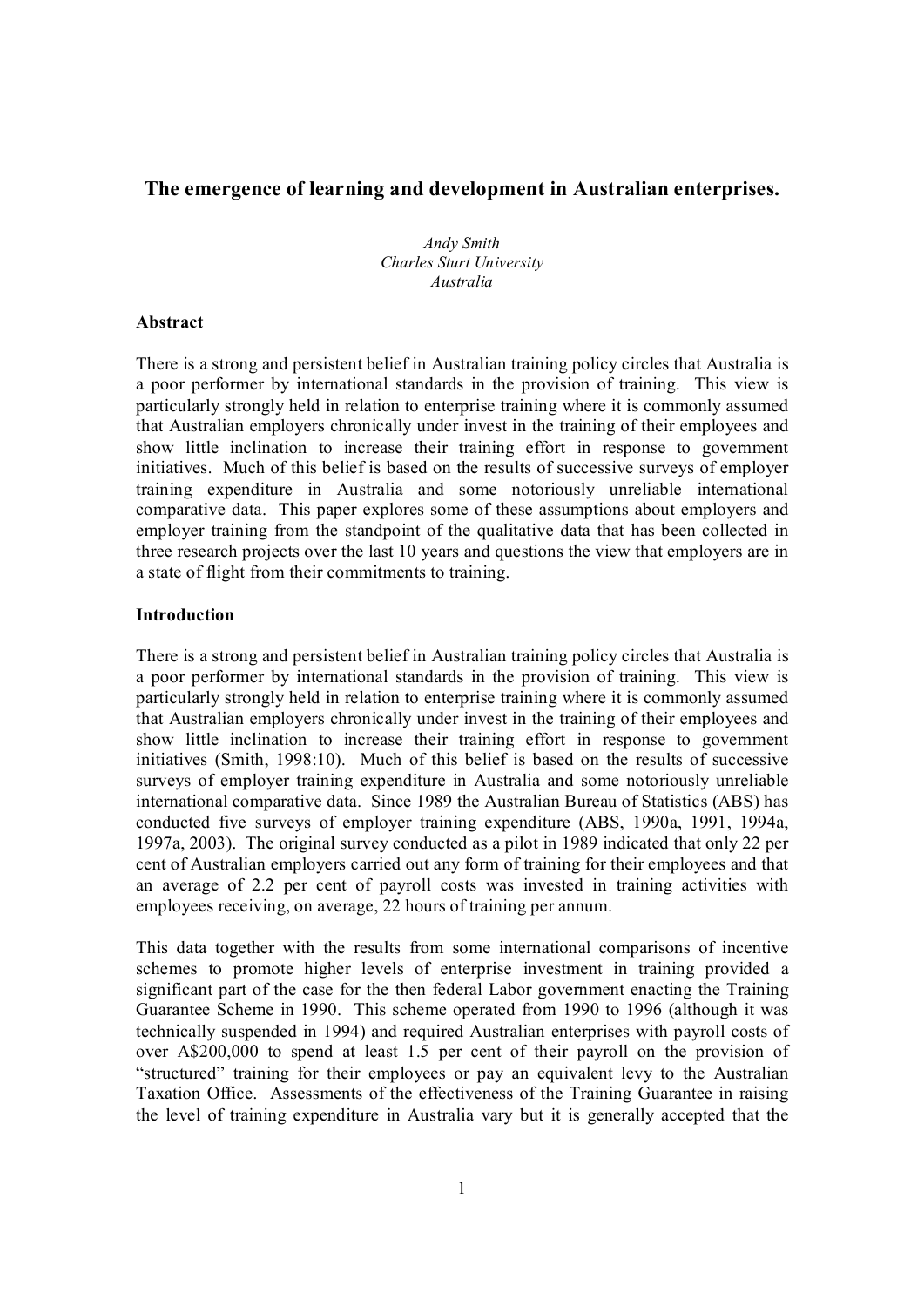scheme failed to lift training provision for the majority of employees in any significant or lasting fashion (Teicher, 1995). Subsequent iterations of the Employer Training Subsequent iterations of the Employer Training Expenditure survey (TES) have tended to confirm the original rather gloomy assessment of the state of enterprise training in Australia. Table 1 summarises the data from the first four TES surveys and shows that although training expenditure appeared to increase to 1993, it had retreated by 1996.

|                | 1989 | 1990 | 1993 | 1996 |
|----------------|------|------|------|------|
| Private Sector | 1.7  | 2.2  | 2.6  | 2.3  |
| Public Sector  | 3.3  | 3.2  | 3.4  | 3.2  |
| <b>Total</b>   | 2.2  | 2.6  | 2.9  | 2.5  |

**Table 1** Employer training expenditure, % of payroll  $(July - September 1989-96)$ 

*Source: Australian Bureau of Statistics (1990a, 1991, 1994a, 1997a)*

The data from the Training Expenditure surveys has also prompted commentators to draw the conclusion that Australian employer commitment to training has declined since the abolition of the Training Guarantee in the mid-1990s. For instance, in a paper for the Dusseldorp Skills Foundation, Hall et al (2002) argue cogently that there has been a flight of employers from training since the repeal of the Training Guarantee Act in 1996. This, combined with Australia's poor comparative performance on investment in knowledge, education and the creation of high skill jobs, they argue, means that the Australian economy is in a low skills equilibrium (Finegold and Soskice, 1988) and there is little evidence of strong training culture amongst Australian employers.

However, these are very broad claims to be based on a selective interpretation of the employer training statistics. It is far from clear that this pessimistic view of the state of industry training in Australia is justified given the range of data now available on the incidence of enterprise training. Data from the 2002 survey of training expenditure (ABS, 2003), shows that the incidence of employer sponsored training appears to be increasing. The proportion of Australian workers undertaking work related training grew from 30 per cent of the workforce in 1993 to 45 per cent in 2001. 37 per cent of workers completed at least one work related training course in 2001 and the proportion of workers completing on-the-job training grew from  $65$  per cent in 1996 to  $69$  per cent in 2000. Despite the apparent decline in employer training expenditure since the mid 1990s, the majority of Australian workers seem to be receiving some form of training from their employers and many are undertaking formal, off-the-job training in their firms.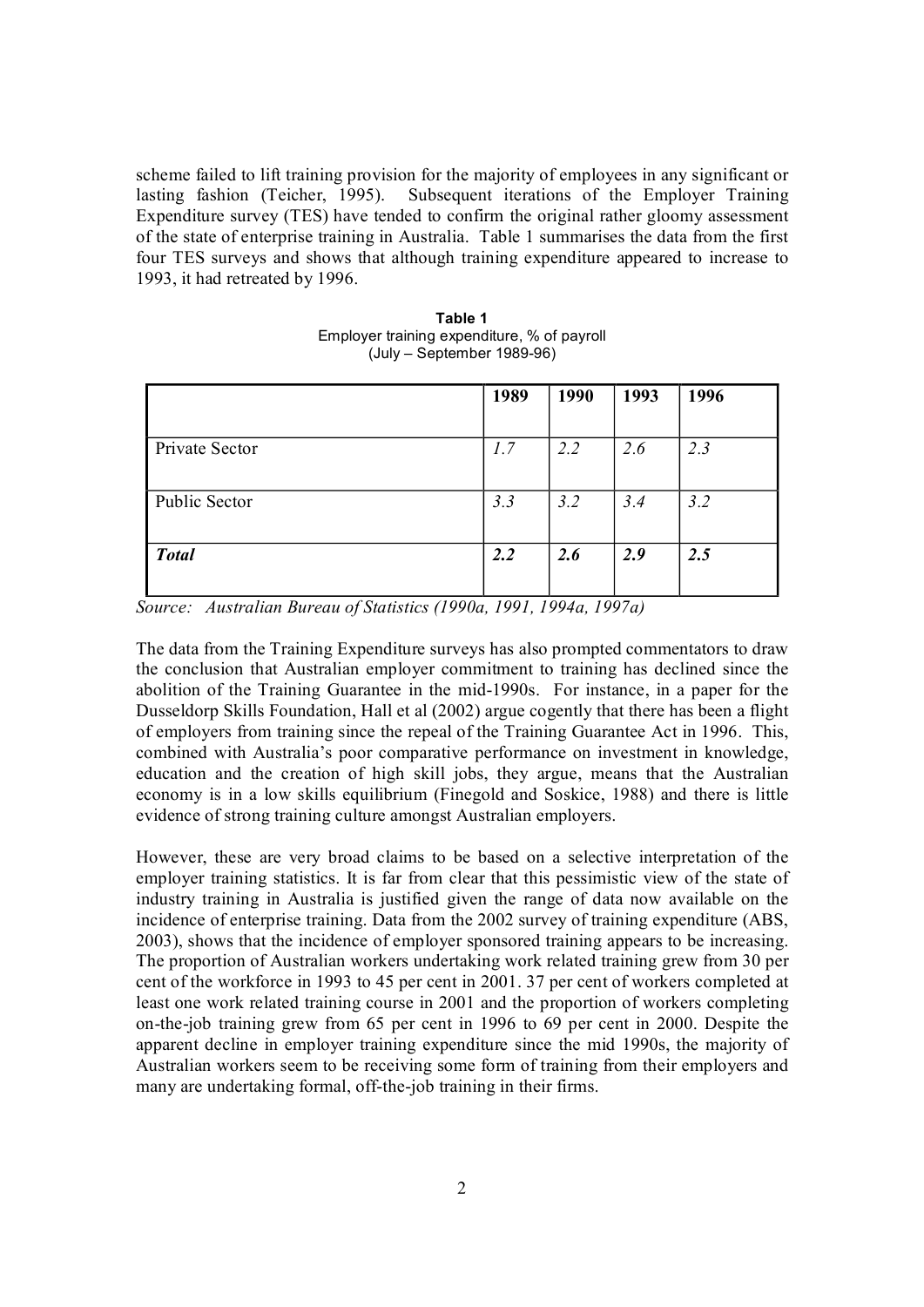Further support for a more optimistic view of the incidence of industry training in Australia is provided by the Business Longitudinal Survey (BLS) (ABS, 1999). This survey comprises a composite of data gathered from a sample of business on the ABS business register. The BLS gathers data primary on business and financial performance of enterprises but also includes some simple questions on the provision of training to employees. In 1997/98, the BLS data indicated that 54 per cent of enterprises provided training to their employees and 23 per cent provided structured training. Whilst these figures fall between the data provided by the TES and TPS, it is important to note that the BLS collects data from enterprises with less than 200 employees. Thus, large enterprises are under represented in the sample. This suggests that a higher rather than a lower estimate of industry training is warranted by the ABS data overall. Estimates of the number of employees receiving training from their employers in the period of the survey suggest that  $68$  per cent received on-the-job training whilst  $46$  per cent received structured training.

In summary, it appears from the information provided by different sets of data that a significant amount of training is being provided by Australian employers, and it may be higher than the current orthodoxy suggests. Some 80 per cent of Australian workers report receiving some form of training from their employers. Over 80 per cent of Australian employers claim to be providing some form of training for their employees. Between one third and one half of Australian workers are taking part in formal, structured training in the workplace with 70 per cent of workers taking part in on-the-job training. Over 40 per cent of Australian employers claim to provide structured training.

## **The drivers of training**

In the mid-1990s a team of researchers from Charles Sturt University and from the University of Technology, Sydney carried out two major projects examining the determinants of enterprise training for the Australian national training Authority. (Smith and Hayton, 1999). The findings from the research centred on a model of enterprise training developed to explain the interaction of firm level factors that influenced the decisions that enterprises took to train their employees. The model is illustrated in Figure 1. The research also made three key observations that relate to the development of employer training in Australian enterprises at that time. Firstly, workplace change emerged as a key driver for enterprise training in both the survey and the case studies. Thus the research confirmed the growing strength of the link between training and organisation development. Secondly, the research found that individuals played an increasingly important role in their access to training from their employers. Enterprises reported that training needs were increasingly fragmented to the individual level and that they were progressively abandoning the traditional approach to training programs that saw large groups of employees receive the same training regardless of individual need. Moreover, not only were training needs individualised but the implementation of training increasingly depended on the willingness of the individual to highlight their training requirement to managers who would then organise for appropriate training to be arranged.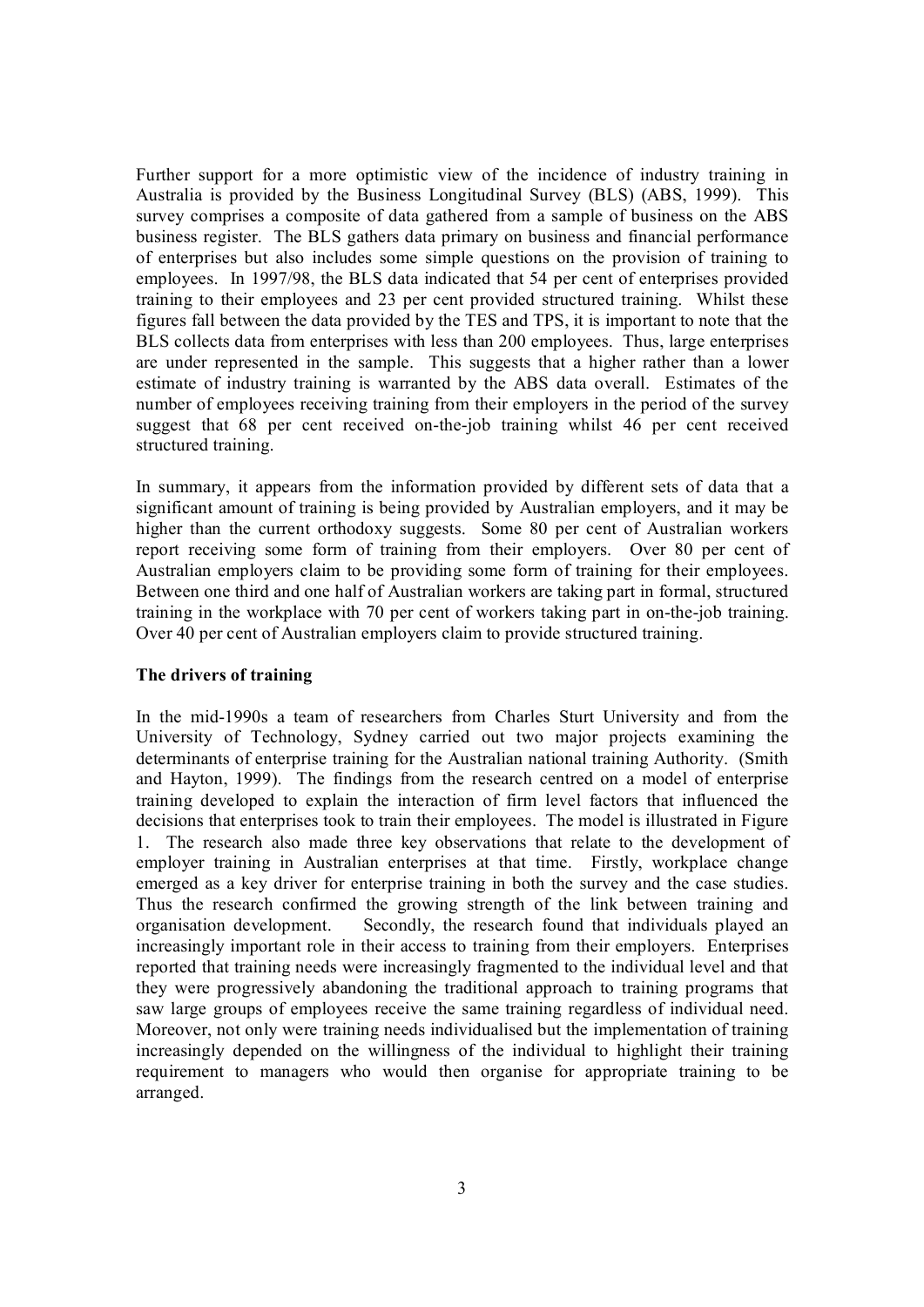Finally, based on Pettigrew and Hendry's (1991) model which posited a strong link between training and corporate strategy for large UK firms, this research examined the relationship between training and business strategy. Here the results were mixed. Amongst senior managers in larger enterprises, there was a clear awareness of the importance of linking their investments in training to the strategy of the business. However, in small and medium sized enterprises and amongst middle and junior level managers, this perception was missing. Apart from the very large enterprises, few Australian enterprises that time appeared to posses a well documented business strategy which mean that much of the training observed and recorded in the research was operational in character and designed to meet the short term needs of the enterprises.



**Figure 1** Model of enterprise training

#### **Training and organisational change**

The second project was carried out in the late 1990s by a team of researchers from Charles Sturt University. This research built on the model of enterprise training and investigated in more depth the relationship between enterprise training and organisational change in Australian enterprises (Smith et al, 2003). In terms of the development of employer training, this research produced a number of useful findings suggesting that the emergence of new approaches to training first observed in the model of enterprise training earlier. Firstly, the link between training and business strategy was far more pronounced in this research than had been the case previously. In modelling the strength of the impact of various enterprise level factors on the implementation of training, the survey clearly showed that the link to business strategy was the most influential factor. Where enterprises made a strong link between their training and their business strategies,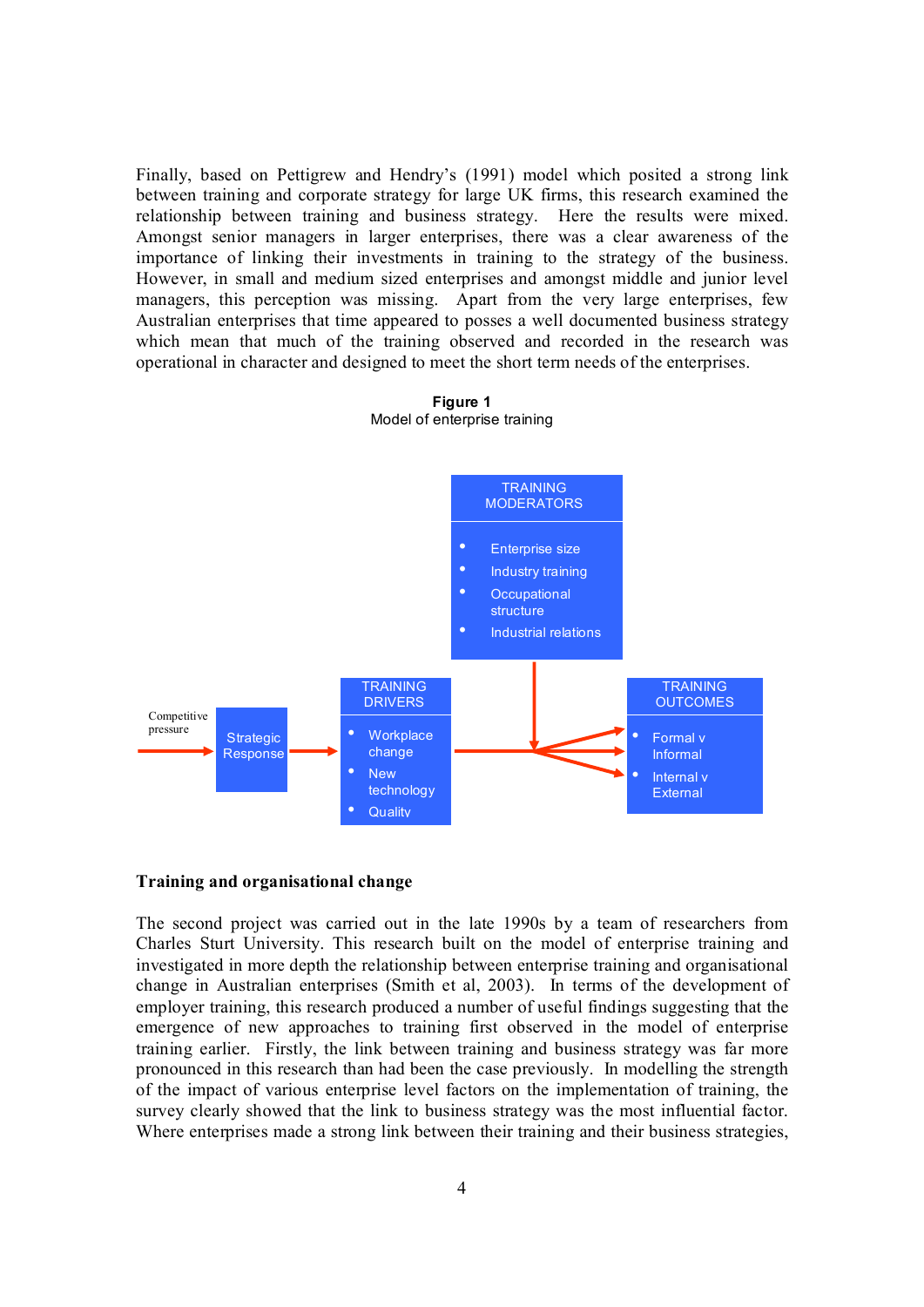the result was a substantial increase in all forms of training and greater embedding of training into the management of the enterprise through the creation of training departments, use of formal training planning process and use of workplace trainers. The qualitative research suggested that many more enterprises were conscious of the importance of linking training to business strategy in order to capitalise more effectively on their training investments. The impact of business strategy on training was far greater than other factors that were tested in the research including the size of the enterprise, the competitive intensity of the market and the presence of a union in the workplace.

Secondly, the research underscored the individualisation of training that had been recorded in the model of enterprise training research. The results from the telephone survey showed that enterprises had largely abandoned the uniform, internal training approach in favour of training linked more clearly too individual performance management. Individuals were expected to increasingly take responsibility for their own training and secure their own employability in a contingent labour market. Thus enterprises were shaping their training towards the fulfilment of individualised needs in order to enhance performance. Thirdly, training had become more decentralised in line with predictions from international research into the impact of the learning organisation on trainig provision (Raper et al, 1997). Both the survey and that telephone interviews showed that large, centralised training departments were disappearing and the role of the trainer was changing from one of delivery to one of brokering training within the organisation and from external providers. Responsibility for training and the development of the skills of employees was increasingly viewed as the realm of the line manager and often appeared as a performance target for managers in larger enterprises.

The research confirmed the increasing strength of the link between the three classic elements of human resource development – individual career development, organisational development and training (McLagan, 1989). Enterprises appeared to have become more conscious of the need to get significant returns on their investments in training and were linking their training more closely to the business strategies of their enterprises. Thus, the strategic dimension that had been missing in the mid 1990s appeared to be gaining strength a few years later. Enterprises were also looking in-house for their training requirements. The VET system was not seen to be an effective partner in the search for better training. Thus the American ethos of an incompany approach to HRD linking career and organisation development issues together with training and guided by a more strategic direction seemed to be taking root in Australian enterprises by the late 1990s.

## **The impact of nationally recognised training.**

The third project was conducted in 2003-04 and focused on the impact of nationally recognised training on larger Australian enterprises (Smith, E et al, in press). The project builds on the changes to the VET system in Australia that have occurred in recent years. In particular, it is couched in the development of "training packages". Training packages contain groups of qualifications, competency standards and assessment guidelines and now cover most of the occupations in the Australian workforce. The research showed that the introduction of training packages has led to a massive increase in the uptake of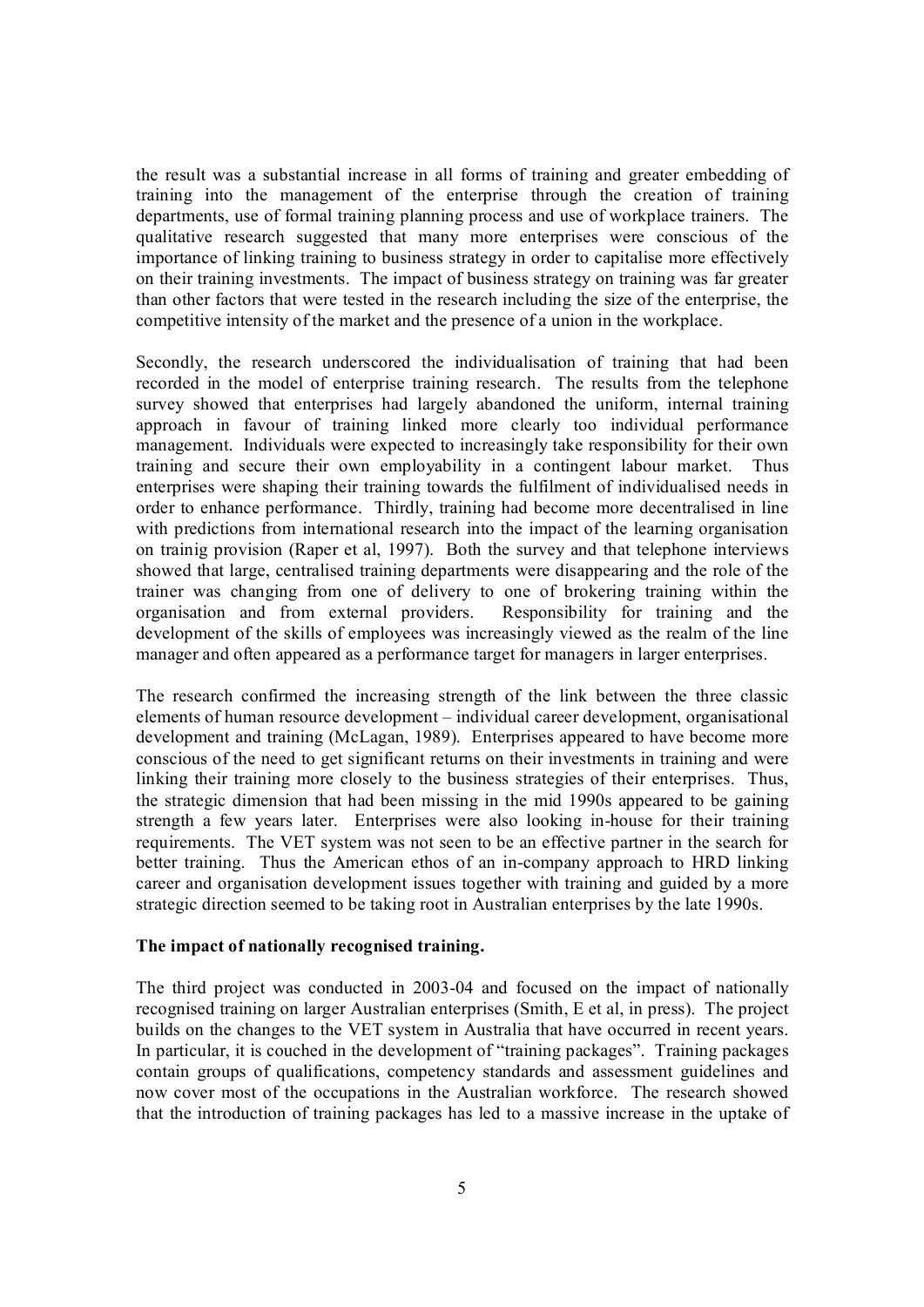nationally recognised training amongst Australian enterprises. Many groups of workers in areas such as retail, hospitality and process manufacturing which have hitherto received very little employer sponsored training are now being offered not only training but also national, recognised qualifications by their employers. The research shows that amongst enterprises offering nationally recognised training, the training effort is now more evenly distributed across the workforce with larger numbers of operational employees receiving training. This development is thus changing the chronic skewing of training distribution in enterprises to professional and managerial employees.

In some cases, particularly in enterprises that have chosen to become RTOs, the introduction of nationally recognised training has had a major impact on the development of employer training. The survey evidence in the research shows that nearly half of the 200 enterprise RTOs are using the competency standards in the training packages to revise their recruitment, selection, and job classification and performance management systems. The use of competency standards in performance management is borne out in the case study component of the research which shows that some enterprise RTOs have redesigned their performance management system to tie in tightly with the sequence of qualifications that they offer. Thus, the qualifications become steps on promotional pathways for all levels of workers. Other enterprise RTOs have re-designed their training functions to become brokers rather than deliverers of training with the emphasis on the skill of the training cocoordinators to navigate their way through the national VET system rather than devise and deliver in-house programs of training. The evidence for the enterprises that partner with extremely training providers to deliver nationally recognised training also shows significant movement in the re-alignment of HR functions around employee development, although not so marked as with the larger, enterprise RTOs.

The research demonstrates that the rapid take up training packages by Australian enterprises and the extension of nationally recognised training is reshaping the training function in some Australian enterprises. The use of the competency standards embodied in training packages together with the development of suites of qualifications for a large numbers of formerly untrained occupations is pulling together the three elements of HRD – training, career development and organisation development – into a single lerarning and development function within larger enterprises in Australia. The development of this function has led to emergence of a new form of learning and development practitioner. This practitioner is very familiar with the national VET system and how to navigate it for the benefit of the enterprise. They have often been practitioners within the VET system – as senior managers in training providers or in intermediary bodies such as Industry Training Advisory Bodies – before taking up training management positions within business. With the changing nature of employer training in these enterprises, a new title has emerged for this field of practice – learning and development. This is quite consciously differentiated from the old training and development functions that used to dominate the training scene in Australian enterprises. The emergence of the learning and development function with its internal emphasis on the integration of training with career and organisation development and business strategy on the one hand and with the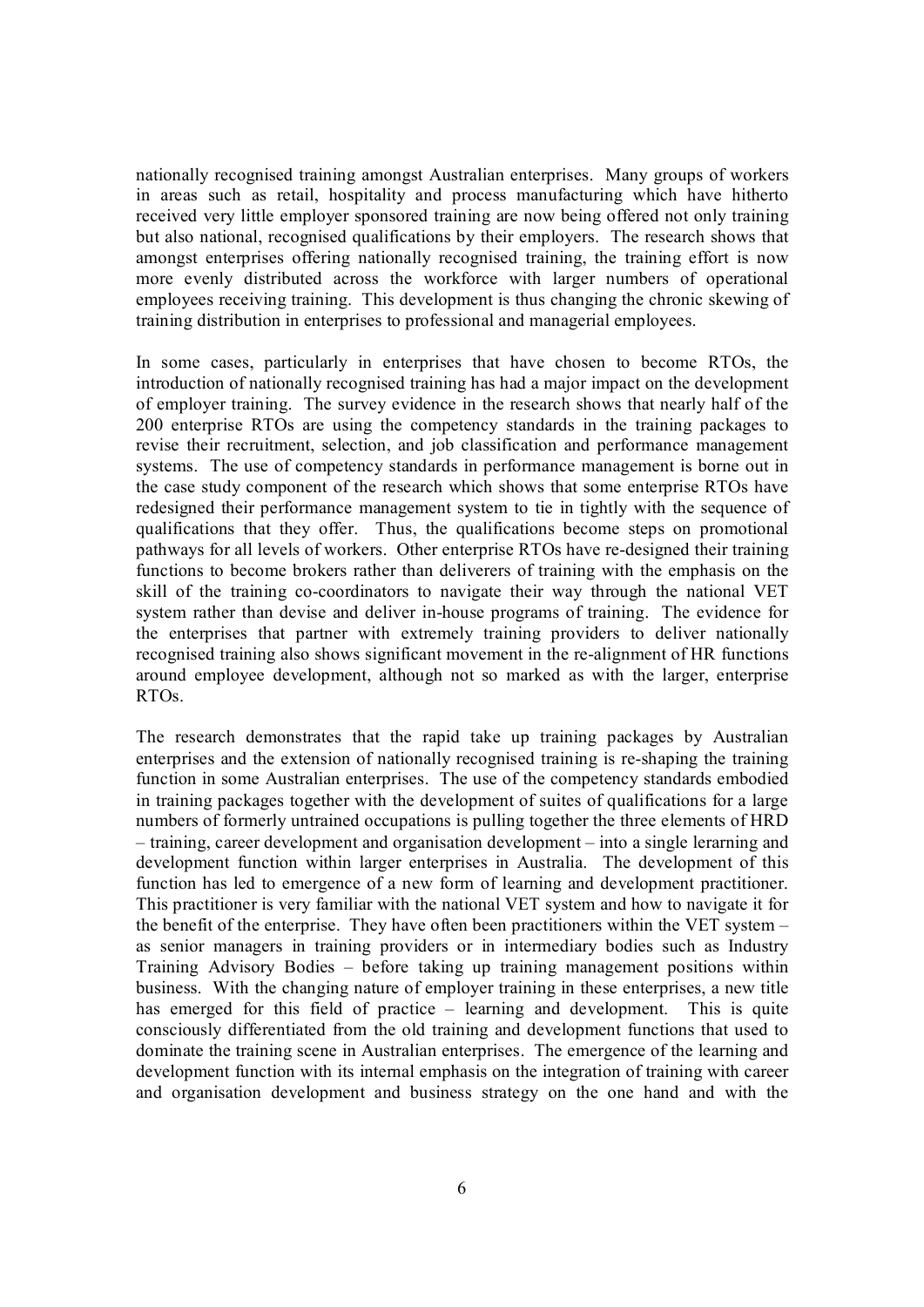external VET system on the other appears to be a new form of HRD, perhaps unique to Australian enterprises.

## **Discussion**

The results of these research projects track the development of employer training in Australian enterprises over a 10 year period from 1994 to 2003. The projects show the gradual development of a more integrated and strategic approach to training in Australian enterprises over this period. The model of enterprise training research in the mid 1990s established the strong link between the provision of training at the enterprise level with the major processes of organisational change that were common at that time, especially improvements to quality assurance. The project on enterprise training and new management practices showed that by the late 1990s, organisational change had become the major driver of the provision of training at the enterprise level. This research also suggested that the development of a more integrated approach to training in Australian enterprises had gone further with the individualisation of training demonstrating a link between training and individual career development and, perhaps more importantly, the apparent development of a stronger link between training and business strategy.

Thus, by the late 1990s, it appears that an integrated approach to employer training was emerging in Australian enterprises which brought together training, career development and organisation development with a growing relationship to the business strategy of the enterprise. The recent research into enterprises' use of nationally recognised training suggests that this more integrated approach has now progressed in many Australian enterprises with the roll out of training packages to industry since 1997. Enterprises that provide nationally recognised training either as RTOs in their own right or in partnership with training providers are not only providing more training for their employees, they are distributing that training to the most under-trained groups in the workforce at the operational level in their organisations. These enterprises are also increasingly integrating nationally recognised training with other human resource management systems such as performance management and selection/recruitment further development of the learning and development model.

Why have these developments taken place? The industrial relations and VET policy context of Australia in the 1990s may provide some answers to this question. The early to mid 1990s was also a period of change to the Australian industrial relations system. Starting in 1987, the Australian Industrial Relations Commission led the way to the reform of the traditional system of industrial awards which have governed working conditions since the early  $20<sup>th</sup>$  century. Under the process of award restructuring, industrial awards were simplified with job classification system reduced to shorter, clearer career paths for workers in most industries and occupations.

At the same time, the Australian VET system was beginning the decade long process of reforms commonly referred to as the National Training Reform Agenda (NTRA). Launched by the federal Labor government in the early 1990s, the NTRA was concerned with creating a standards based and national system of VET from the eight state based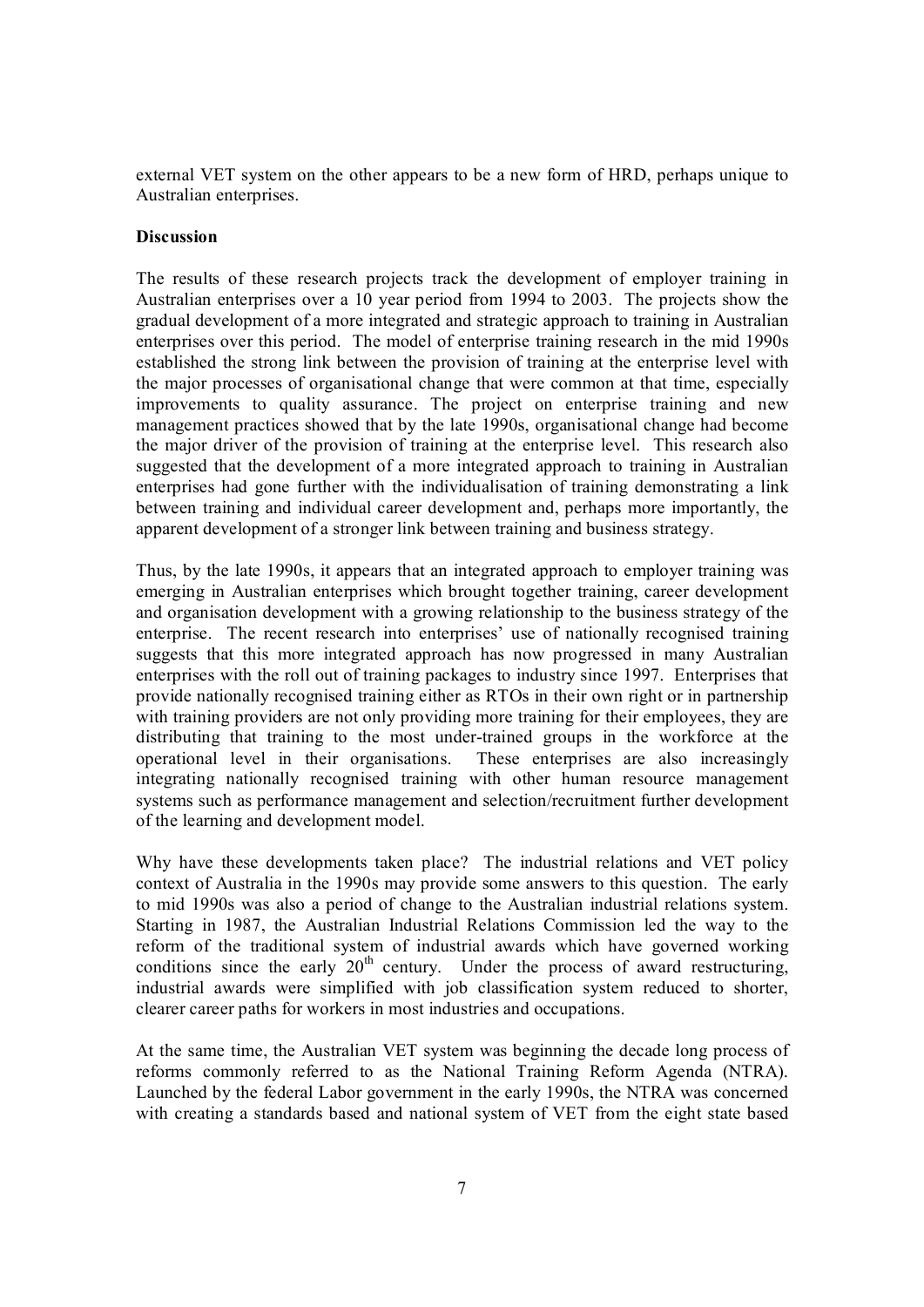training systems that had existed in Australian since federation (Smith and Keating, 2003). Then reforms centred on the development of national industry competency standards developed by tri-partite bodies which became the basis for the universal introduction of competency-based training into the VET system. The process was overseen by a new national strategic training authority, the Australian National Training Authority (ANTA) which controlled the funding of VET through the states and territories. Of particular interest in the area of enterprise training was the introduction of a levy-like system to encourage employers to invest in training, the Training Guarantee Scheme in 1990. Under the Training Guarantee employers had to spend 1.5 per cent of their payroll costs of eligible structured training or forfeit an equivalent amount to the Australian Taxation Office.

Together, these processes of award restructuring and training reform provided an unprecedented boost to the level of training activity in Australian enterprises. The more recent research confirms this picture of a policy-led expansion of training in Australian enterprises. There have been a few key developments particularly in VET policy that have prompted this evaluation. Firstly, the creation of a significant private training market with access to government funds for training has considerable expanded employer choice of training provider. Enterprises are no longer locked into working with the public training providers (TAFE institutes) and the success of private training providers has put considerable pressure on public providers to become far more responsive to industry training requirements. Secondly, the expansion of the apprenticeship and traineeship system since the mid-1990s supported by government employment and training incentives has encouraged many more employers to buy into the national training system by employing trainees or putting their existing workers through traineeships (Robinson, 2001). Thirdly, the ability of enterprises to become RTOs and to provide nationally recognised training in their own right has encouraged the spread of structured training in those enterprises where external providers did not have the resources or the credibility to operate. Finally, the introduction of training packages, as discussed above, has helped to spread nationally recognised training into industries and occupations that have not traditionally provided their employees with much training.

Taken together, these policy developments have led to the development of a cadre of enterprise training staff who are very familiar with the VET system and know how to use it to benefit their organisations (Chappell and Johnston, 2003). As enterprises have increased their use of nationally recognised training and their involvement with the VET system, they have also learned how this form of training can be integrated more effectively with career progression and organisation change processes leading to the development of a new approach to training in Australian enterprises. Whereas the US model of HRD is focused very firmly on the enterprise and the development of programs that meet the unique needs of each enterprise, the Australian approach of learning and development has emerged in relation to the national training system and the adaptation of national training systems to the needs of the enterprise. It is this integration of enterprise level training with the national training system that is the unique feature of learning and development in Australia.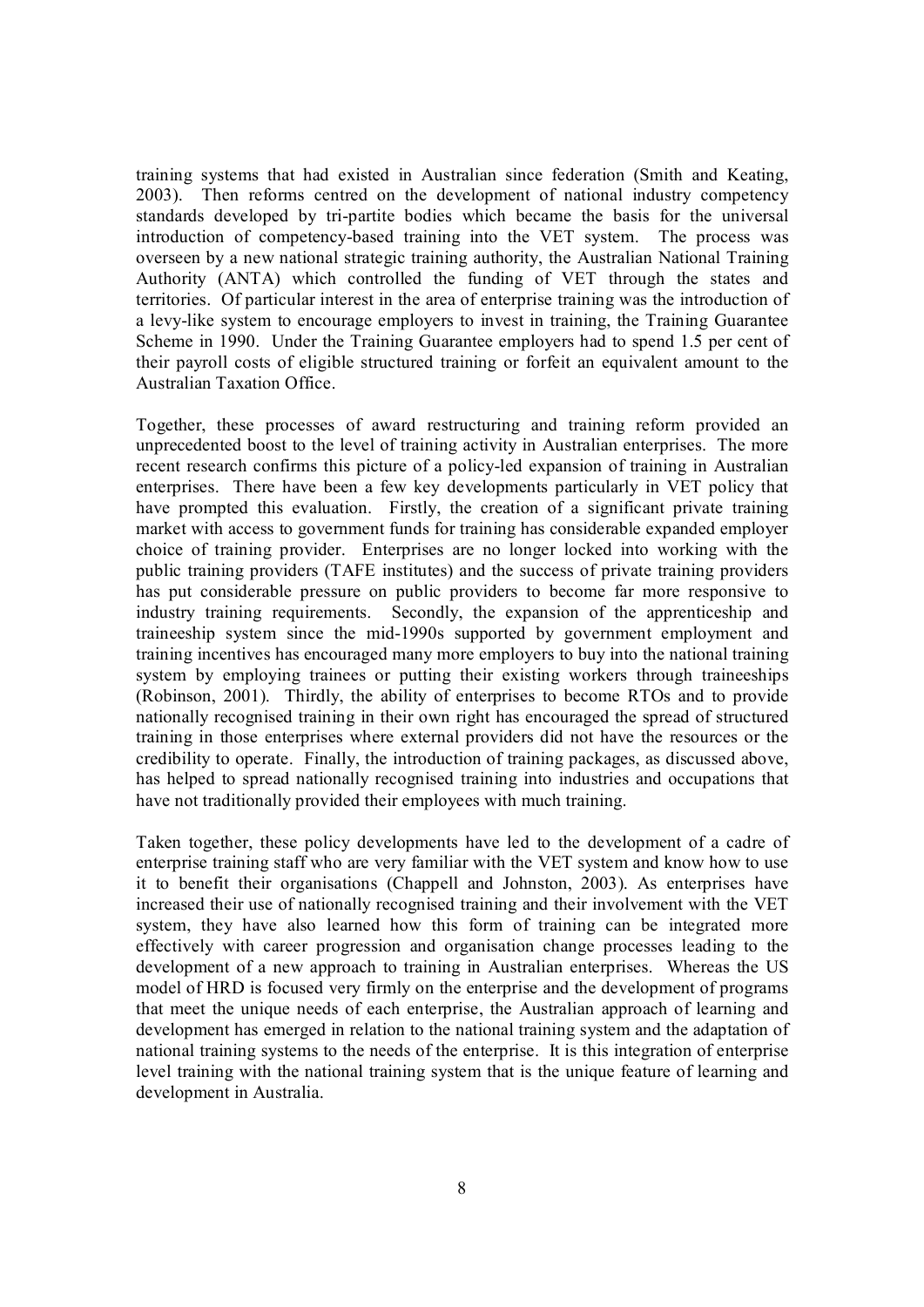#### **References**

Abrahamson, E. (1996). Management fashion. *Academy of Management Review*. 21:1. 254285.

Abrahamson, E. (1997). The emergence and prevalence of employee management rhetorics.: The effects of long waves, labor unions and turnover. *Academy of Management Review.* 40:3. 491-533

Allen Consulting Group (1994). Successful Reform: Competitive skills for Australians and Australian enterprises. Report to the Australian National Training Authrotiy, Melbourne.

Australian Bureau of Statistics. (1990a). *Employer Training Expenditure Australia, July to September 1989.* Canberra, AGPS.

Australian Bureau of Statistics. (1990b). *How Workers Get Their Training, Australia,* Canberra, AGPS.

Australian Bureau of Statistics. (1991). *Employer Training Expenditure Australia, July to September 1990.* Canberra, AGPS.

Australian Bureau of Statistics.(1994a). *Employer Training Expenditure Australia, July to September 1993.* Canberra, AGPS.

Australian Bureau of Statistics. (1994b). *Employer Training Practices, Australia 1993.* Canberra, AGPS.

Australian Bureau of Statistics. (1994c). *Training and Education Experience Australia, 1993.* Canberra, AGPS.

Australian Bureau of Statistics. (1997a). *Employer Training Expenditure Australia, July to September 1996.* Canberra, AGPS.

Australian Bureau of Statistics.(1997b). *Employer Training Practices, Australia 1996.* Canberra, AGPS.

Australian Bureau of Statistics. (1998). *Training and Education Experience Australia, 1997.* Canberra, AGPS.

Australian Bureau of Statistics. (2002). *Training and Education Experience Australia, 2001.* Canberra, AGPS.

Australian Bureau of Statistics (2003). *Employer Training Expenditure and Practices, Australia.* Canberra, AGPS.

Australian Conciliation and Arbitration Commission (1987). *National Wage Decision, Print H4000*. Australian Conciliation and Arbitration Commission, Melbourne.

Chappell, C. and Johnston, R (2003). *Changing work: changing roles for vocational education and training teachers and trainers*. NCVER, Adelaide.

Finegold, D and Soskice, D (1988). The failure of British training: analysis and prescription. *Oxford review of economic policy*, 4, 21-53.